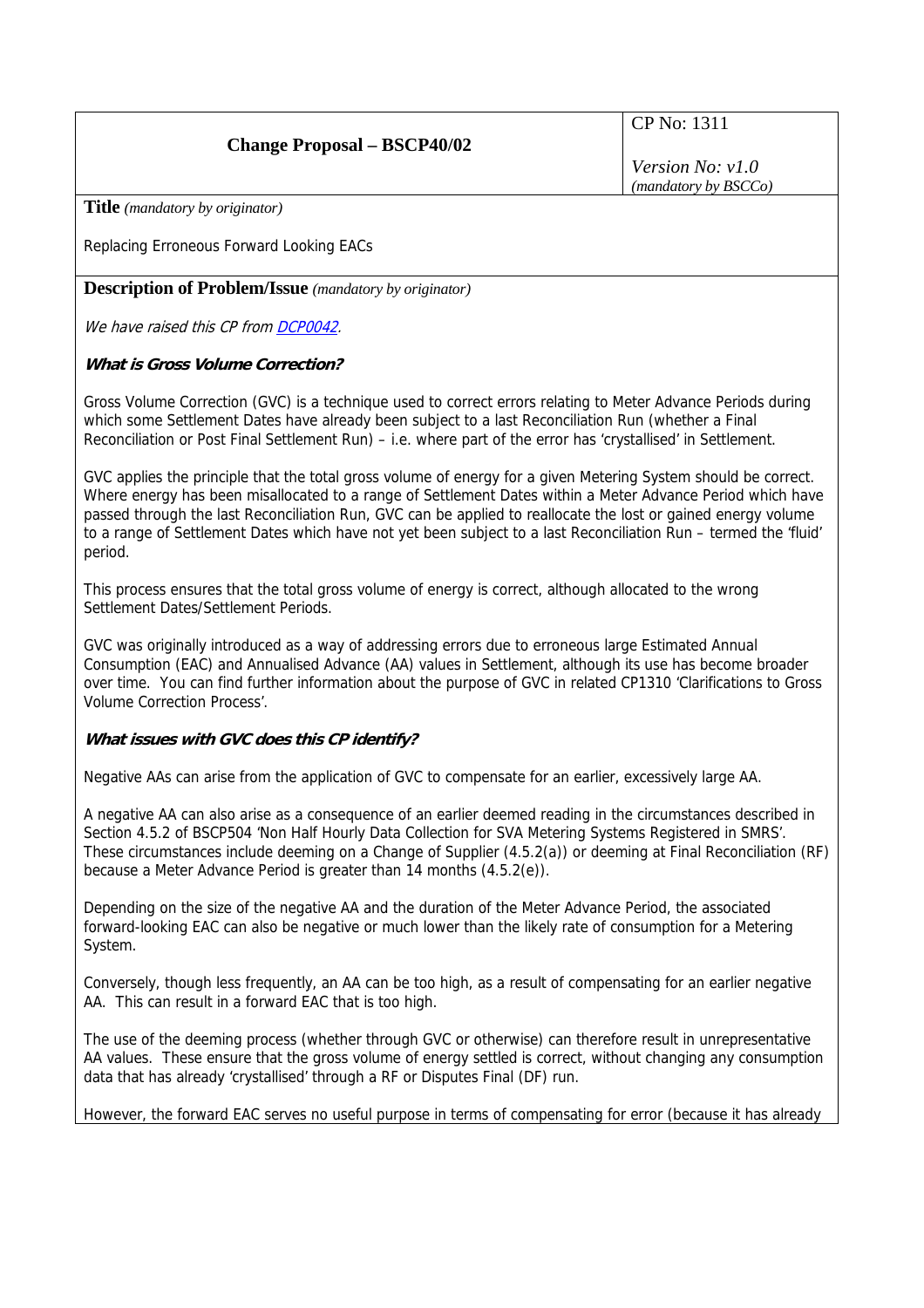been compensated for through the AA). Instead, an unrepresentative forward EAC creates problems for Non Half Hourly Data Collectors (NHHDCs), because it can result in subsequent valid readings failing validation.<sup>[1](#page-1-0)</sup>

An unrepresentative forward EAC also causes problems for Suppliers, Licensed Distribution System Operators (LDSOs) and the Transmission Company, because it creates inaccuracies in Settlement, Distribution Use of System (DUoS) and Transmission Network Use of System (TNUoS) charging. This is both as a result of the EAC itself being inherently wrong and from subsequent valid data not being processed.

There is an existing process in the Code (S-2 4.3.17) and in BSCP504 (4.14.4.6) that allows an EAC to be replaced by a representative value, but there are 3 problems with this process. We describe each of these problems below.

#### **What are the 3 problems with the existing EAC-replacement process?**

#### 1) Potential for inconsistent application of requirement

Section S-2 4.3.17 of the Code states that, where an EAC is unrepresentative, the NHHDC:

"shall apply a value of Estimated Annual Consumption which is representative of the most likely rate of generation or demand for that Metering System or, where that is not available, a value of initial Estimated Annual Consumption (EAC)".

While the use of "shall" suggests that replacement is mandatory, the requirement is qualified by "in the circumstances set out in BSCP504".

Section 4.1.4.46 of BSCP504 describes EAC replacement as optional, but states that it should be carried out:

"if necessary (i.e. the deeming process has created a forward EAC that is inconsistent with normal generation or demand for that Metering System)".

It is not clear whether EAC replacement is optional in the 'conditional mandatory' sense (i.e. that replacement will not be necessary in all cases, but should be applied where necessary) or truly optional (i.e. in the sense that unrepresentative EACs do not have to be replaced). It is also part of a process, GVC, which is itself optional.

#### 2) Applicability of EAC replacement

 $\overline{a}$ 

The EAC replacement process applies only in the case of GVC.

An unrepresentative forward EAC could also arise from the application of the process for deeming at RF (as described in BSCP504 4.5.2(e)). It could therefore be argued that EAC replacement should also be allowable under this process.

A negative AA can result where an actual reading is lower than the previous reading, because the previous reading was deemed using an EAC (or AA) that overstated the consumption on the Meter. This negative AA will compensate for the erroneously large EAC (or AA) such that the gross volume of energy will be correct. However, if the negative AA is of sufficient magnitude and or duration, it can result in a negative forward EAC. This negative EAC serves no benefit in terms of compensating for error, may cause subsequent validation failures and is clearly not representative of consumption on the Meter. There is a strong argument, therefore, for replacing negative EACs under all circumstances, not just when they arise from the use of GVC.

<span id="page-1-0"></span> $<sup>1</sup>$  Meter readings (or rather the associated Meter Advances) are validated against expected consumption, which in turn is</sup> usually derived from the latest EAC (or AA). If the latest AA or EAC is out of line with new readings, it will cause these readings to fail validation. GVC brings the latest EAC 'back into line' with actual consumption, allowing the readings to be validated.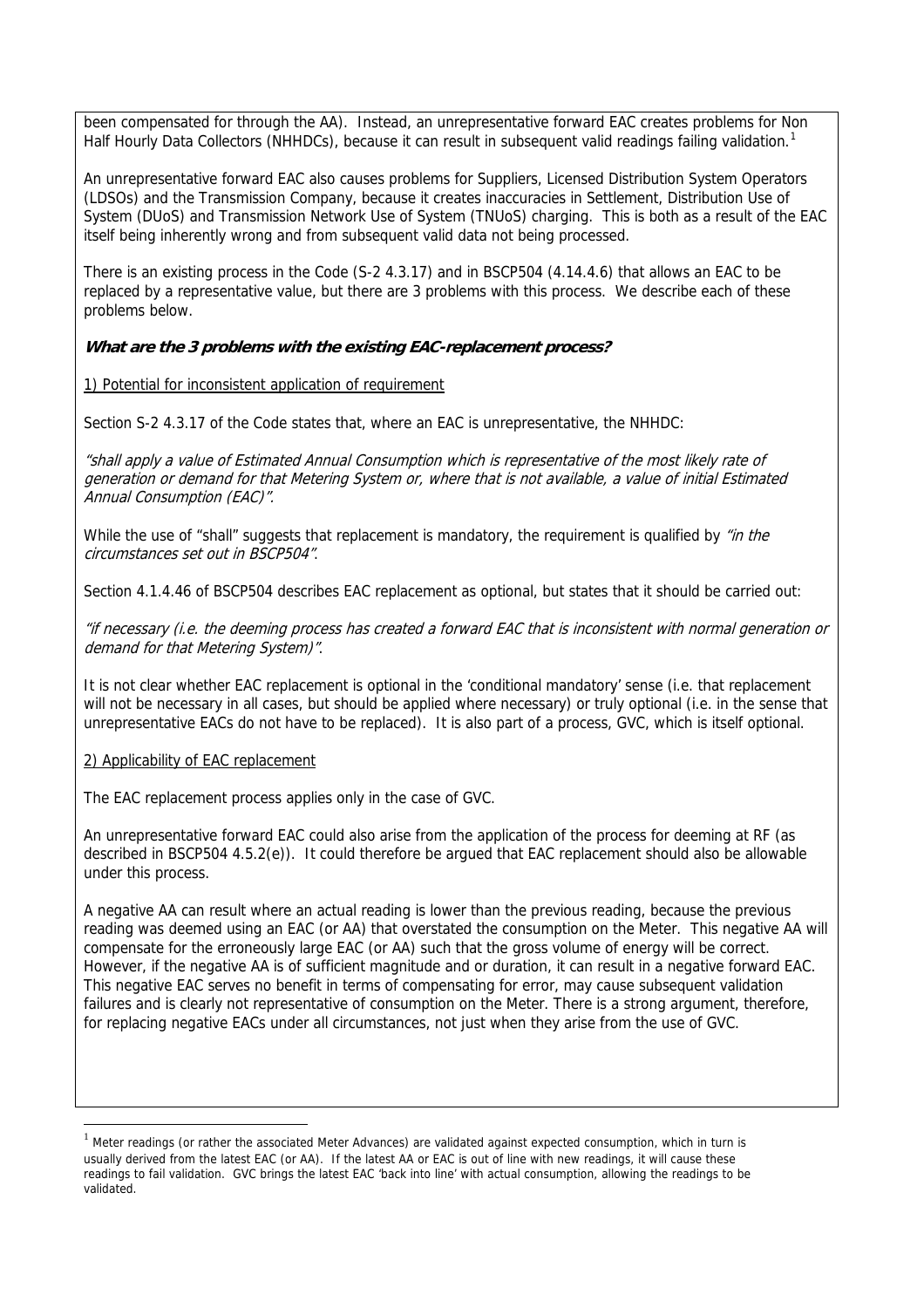## 3) Manual process

EAC replacement is a largely manual process, and there is no prescription in BSCP504 about how it should be achieved. Given the arguments for replacing all negative EACs, irrespective of the circumstances under which they arise, such replacement lends itself to automation.

## **Proposed Solution** *(mandatory by originator)*

The solution which this CP proposes is to mandate the replacement of all negative EACs with a class average EAC (or a more representative EAC, if available), leaving the replacement of positive EACs as an optional process.

The EAC/AA calculator will be amended to automatically replace a negative EAC with a class average EAC. The NHHDC will be able to choose not to use the class average EAC generated by the calculator, if it has a more representative EAC which it can send to the Non Half Hourly Data Aggregator (this is consistent with the NHHDC's existing ability to submit a representative value under Section S-2 4.3.17 of the Code).

The replacement of positive EACs has been left as an optional process because identifying what is an unrepresentative ('too large', 'too small') positive EAC could be subjective. In contrast, identifying a negative EAC is clear-cut and lends itself to automation.

The replacement of unrepresentative positive EACs would apply under both the GVC and RF deeming processes, while the replacement of negative EACs would apply under all circumstances.

Changes to BSCP504 will be required to support this solution.

BSCP504 will also be clarified to state that an unrepresentative positive EAC should only be replaced where no readings exist that would allow for the calculation of a further AA that would bring the EAC 'back into line'.

This CP therefore addresses the 3 issues with the current EAC replacement process by:

- 1) Ensuring consistent treatment of negative EACs;
- 2) Applying to all instances of negative EACs and extending the optional replacement of unrepresentative positive EACs to the RF deeming process; and
- 3) Automating the replacement of negative EACs.

**Justification for Change** *(mandatory by originator)* 

Forward EAC values which are not representative of actual consumption can result in subsequent valid readings failing validation. This in turn perpetuates the use of the 'unrealistic' EAC, because it is not superseded by a valid AA.

Where a concurrent Change of Supplier and NHHDC takes places, the unrealistic EAC can be the only consumption that the new NHHDC holds, preventing any further AAs from being processed. Change of Supplier readings deemed from unrepresentative EACs will be inaccurate and potentially incur the costs of applying the disputed Change of Supplier reading process.

If negative (or reduced) EAC values are not replaced by AAs by the time of the RF run, this can:

- Create a misallocation of energy between Suppliers;
- Lead to loss of income for LDSOs and the Transmission Company; and/or
- Artificially inflate Supplier performance against Serial SP08a (NHH Energy on Actual Advances at each Volume Allocation Run).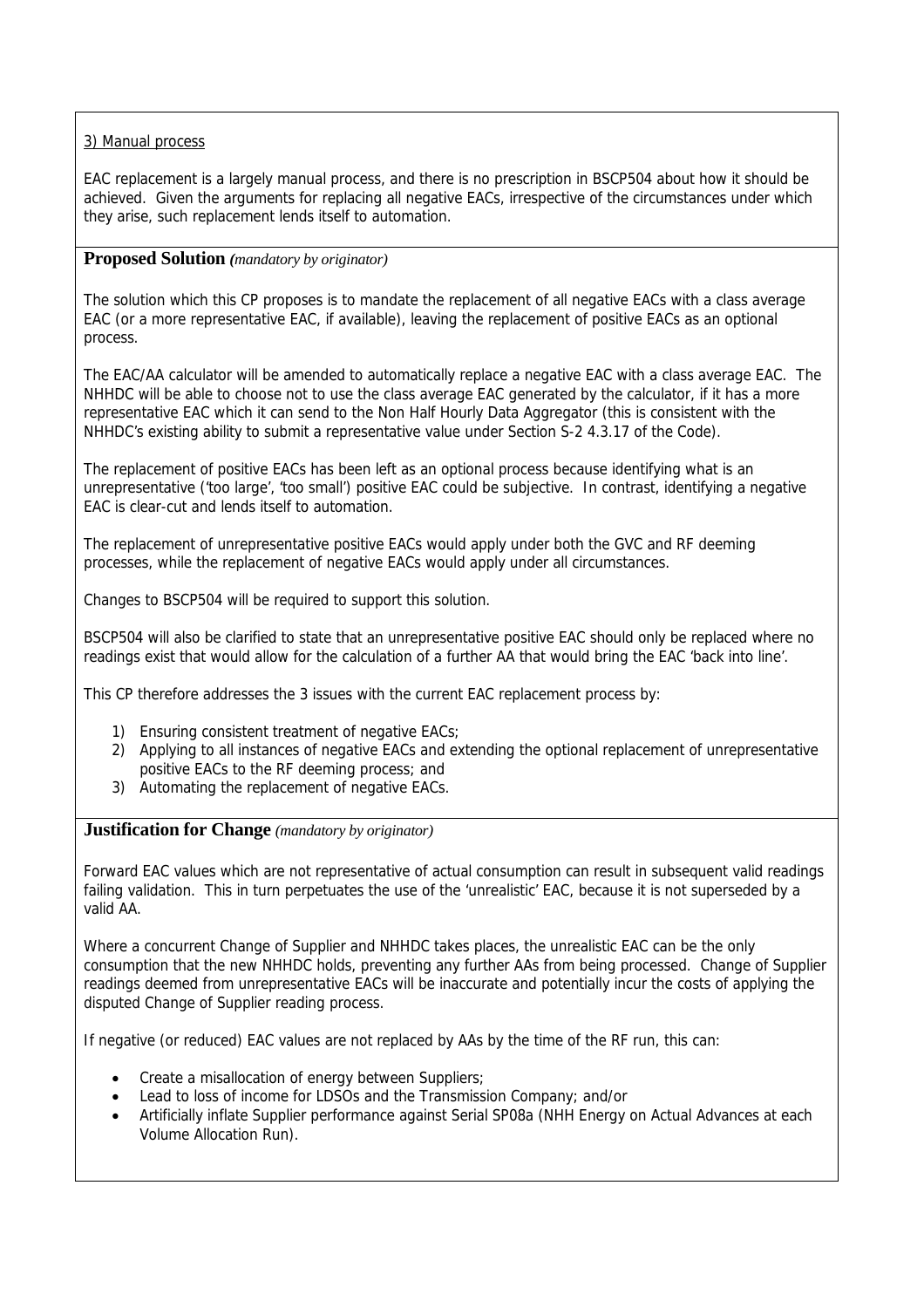Lack of clarity about the circumstances in which EACs can be replaced can also lead to inconsistency in the application of the process.

**To which section of the Code does the CP relate, and does the CP facilitate the current provisions of the Code?** *(mandatory by originator)* 

This CP will facilitate Section 4.3.17 of Annex S-2 of the Code, by ensuring that the EAC is representative of the most likely rate of generation or demand for a Metering System.

**Estimated Implementation Costs** *(mandatory by BSCCo)* 

The total implementation costs for this CP are £30.8k, comprising:

- Logica costs of £18.7k to deliver the EAC/AA software and related system documentation changes; and
- 55 man days (£12.1k) of our effort to manage and test/review Logica's changes, and to amend BSCP504 and our GVC [Guidance Note](http://www.elexon.co.uk/documents/Publications/Guidance_Notes/Gross_Volume_Correction.pdf).

There will be some effort savings for us if this CP is implemented alongside related CPs 1310 and 1312 (as all 3 CPs impact the same documents).

Note that Logica's costs have reduced from the £46.2k originally estimated for [DCP0042.](http://www.elexon.co.uk/changeimplementation/ChangeProcess/proposals/proposal_details.aspx?proposalId=831) This is as a result of combining with other changes, and of our discussions with Logica about cheaper mechanisms for delivering change (which do not materially affect risk).

## **Configurable Items Affected by Proposed Solution(s)** *(mandatory by originator)*

This CP will impact BSCP504 'Non Half Hourly Data Collection for SVA Metering Systems Registered in SMRS'. Our proposed redlined changes to this document are provided as Attachment A to this CP.

If the SVG approves the CP, we will also update our GVC [Guidance Note](http://www.elexon.co.uk/documents/Publications/Guidance_Notes/Gross_Volume_Correction.pdf) to reflect that NHHDCs must replace all negative EACs with a class average EAC (or a more representative EAC, if available).

**Impact on Core Industry Documents or System Operator-Transmission Owner Code** *(mandatory by originator)* 

None.